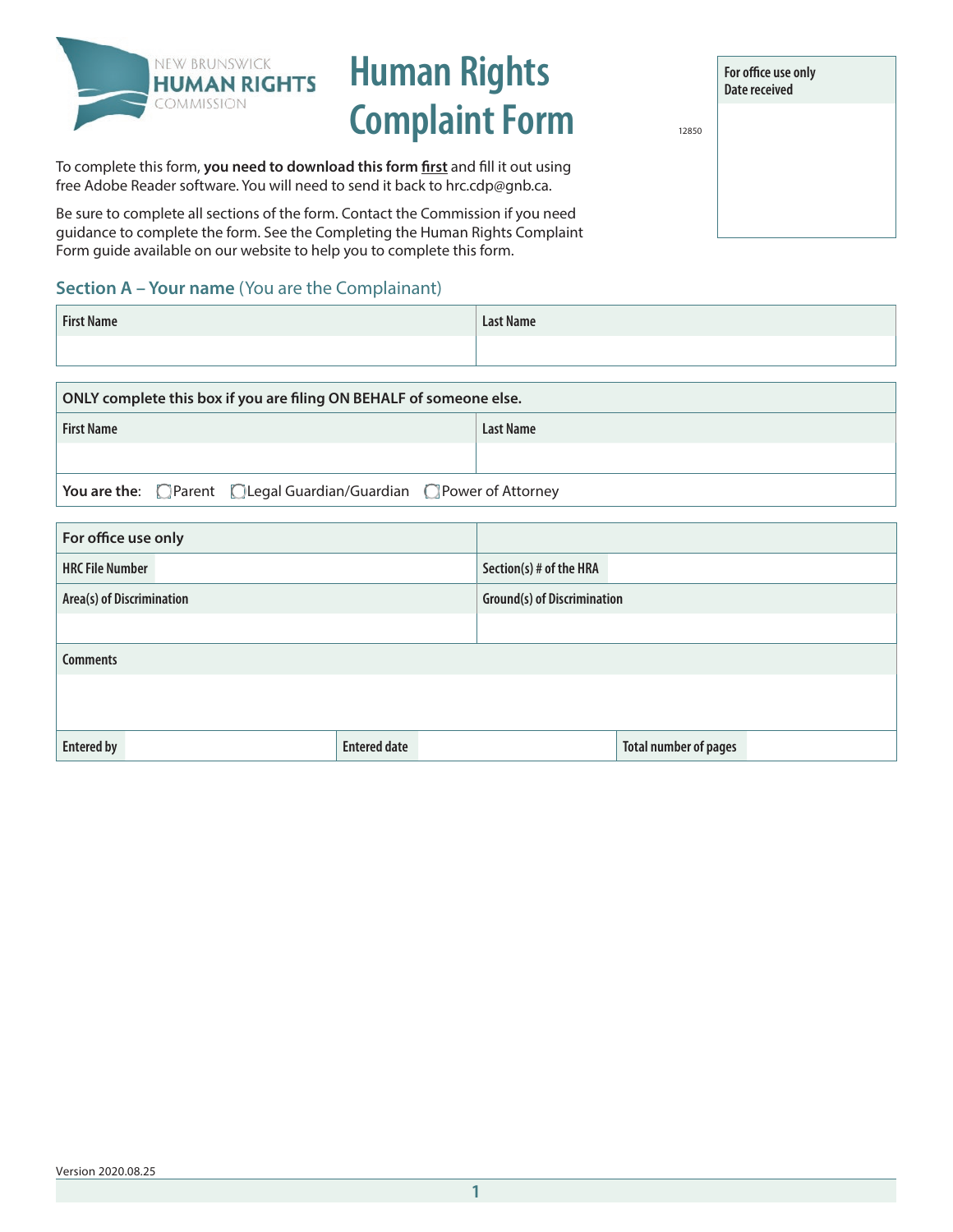## **Section B – Respondent(s) -** Who are you complaining about? This is the Respondent.

## (*A Respondent may be a business, organization, association or person*)

(*If the Respondent is your employer, please put the name listed on your paystub/T4*)

| Name of Respondent (Business,<br>organization, association or person) |                    |              | <b>Position</b><br>(if applicable) |                                      |
|-----------------------------------------------------------------------|--------------------|--------------|------------------------------------|--------------------------------------|
| <b>Street or mailing address</b>                                      |                    |              |                                    |                                      |
| <b>Town or City and Province</b>                                      | <b>Postal Code</b> | <b>Email</b> |                                    | Telephone Number (include area code) |
|                                                                       |                    |              |                                    |                                      |
| Name of 2nd Respondent (if applicable)                                |                    |              | <b>Position</b><br>(if applicable) |                                      |
| <b>Street or mailing address</b>                                      |                    |              |                                    |                                      |
| <b>Town or City and Province</b>                                      | <b>Postal Code</b> | <b>Email</b> |                                    | Telephone Number (include area code) |
|                                                                       |                    |              |                                    |                                      |
| Name of 3rd Respondent (if applicable)                                |                    |              | <b>Position</b><br>(if applicable) |                                      |
| <b>Street or mailing address</b>                                      |                    |              |                                    |                                      |
| <b>Town or City and Province</b>                                      | <b>Postal Code</b> | <b>Email</b> |                                    | Telephone Number (include area code) |
|                                                                       |                    |              |                                    |                                      |
| Name of 4th Respondent (if applicable)                                |                    |              | <b>Position</b><br>(if applicable) |                                      |
| <b>Street or mailing address</b>                                      |                    |              |                                    |                                      |
| <b>Town or City and Province</b>                                      | <b>Postal Code</b> | <b>Email</b> |                                    | Telephone Number (include area code) |
|                                                                       |                    |              |                                    |                                      |
| Name of 5th Respondent (if applicable)                                |                    |              | <b>Position</b><br>(if applicable) |                                      |
| <b>Street or mailing address</b>                                      |                    |              |                                    |                                      |
| <b>Town or City and Province</b>                                      | <b>Postal Code</b> | <b>Email</b> |                                    | Telephone Number (include area code) |
|                                                                       |                    |              |                                    |                                      |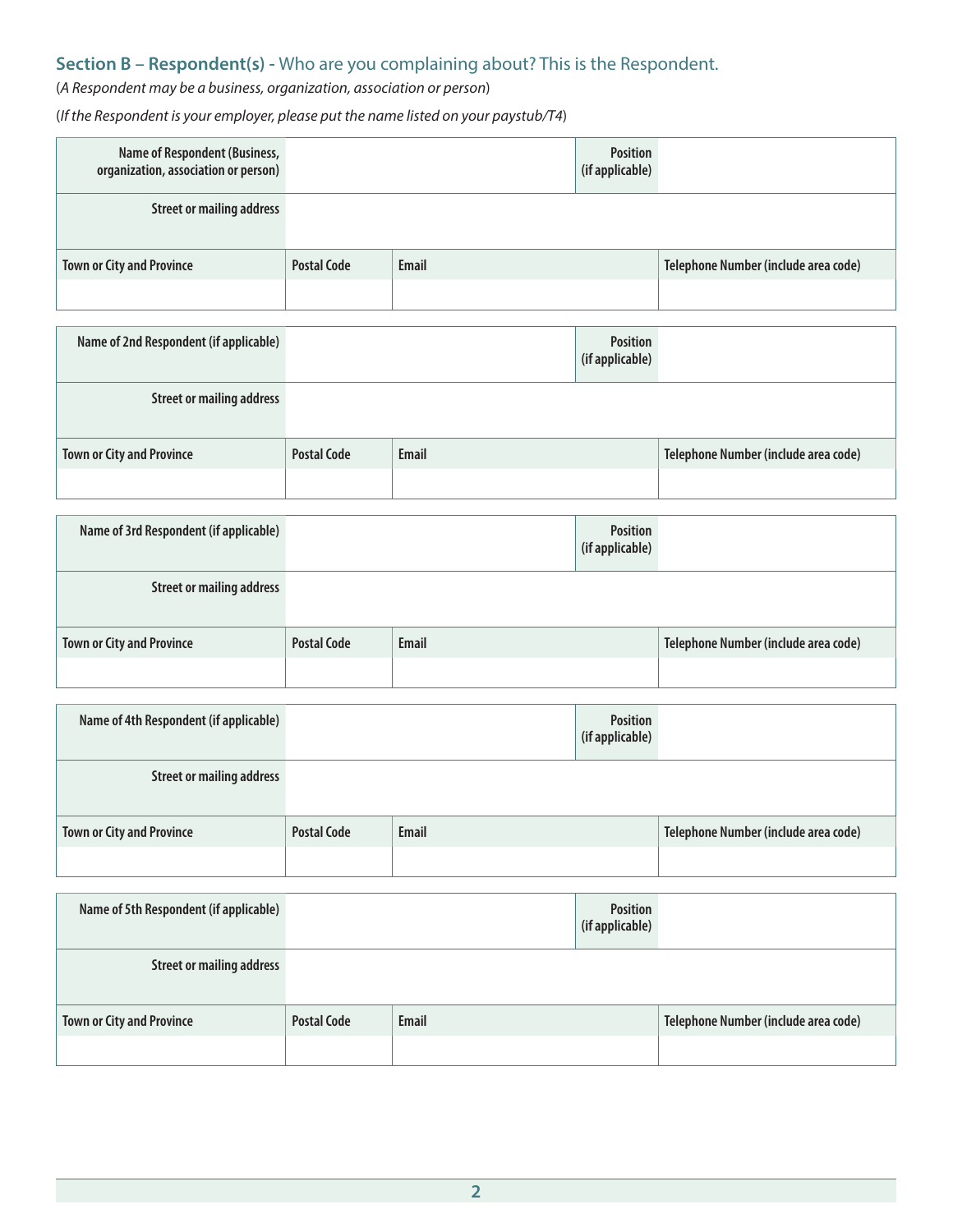| Name of 6th Respondent (if applicable) |                    |       | <b>Position</b><br>(if applicable) |                                      |
|----------------------------------------|--------------------|-------|------------------------------------|--------------------------------------|
| <b>Street or mailing address</b>       |                    |       |                                    |                                      |
| <b>Town or City and Province</b>       | <b>Postal Code</b> | Email |                                    | Telephone Number (include area code) |
|                                        |                    |       |                                    |                                      |
|                                        |                    |       |                                    |                                      |
| Name of 7th Respondent (if applicable) |                    |       | <b>Position</b><br>(if applicable) |                                      |
| <b>Street or mailing address</b>       |                    |       |                                    |                                      |
| <b>Town or City and Province</b>       | <b>Postal Code</b> | Email |                                    | Telephone Number (include area code) |
|                                        |                    |       |                                    |                                      |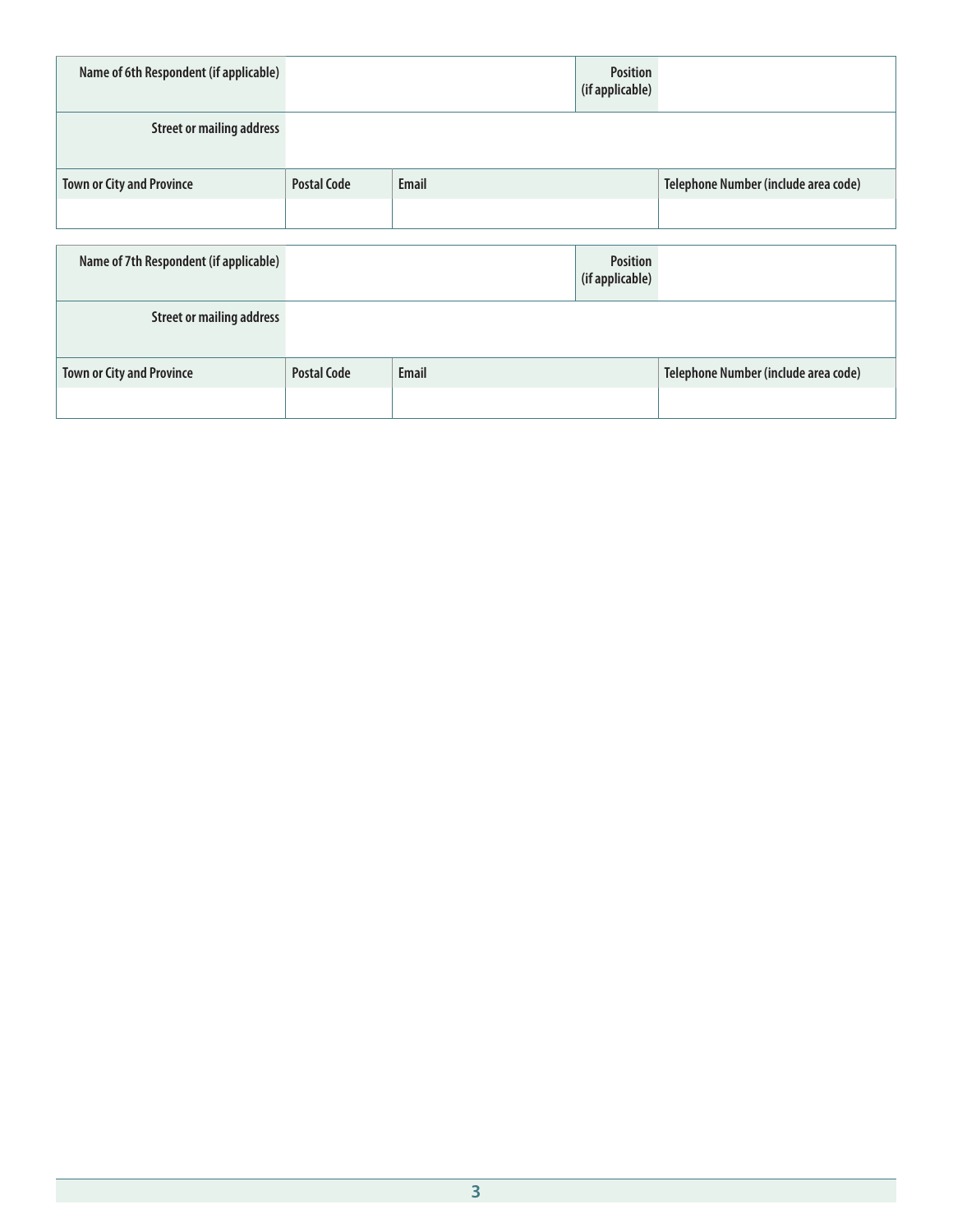#### **Section C – Identify in which area(s) the discrimination took place.**

Refer to the Introduction to the areas of discrimination guide available on our website.

Please check  $(\checkmark)$  only the area(s) that apply to this complaint.

**Employment** □Publicity (Notices, signs and symbols) □Housing and Sale of Property

 $\Box$ Professional, Business or Trade Association  $\Box$  Services, Facilities or Accommodation available to the public

#### **Section D – Identify the ground(s) of discrimination.**

(The listed grounds cannot be modified.)

Please check  $(\checkmark)$  only the ground(s) that apply to this complaint **and** identify the characteristic(s) and/or diagnosis(es) of the ground(s) checked. (Refer to the Introduction to the grounds of discrimination guide available on our website.)

| Race:            | <b>Creed or Religion:</b>      | $\Box$ Sex:                   |
|------------------|--------------------------------|-------------------------------|
|                  |                                |                               |
| Ancestry:        | <b>Marital Status:</b>         | <b>Sexual Orientation:</b>    |
|                  |                                |                               |
| National Origin: | Mental Disability:             | <b>Sexual Harassment:</b>     |
|                  |                                |                               |
| Place of Origin: | Physical Disability:           | Social Condition:             |
|                  |                                |                               |
| $\Box$ Colour:   | $\exists$ Age:                 | Political Belief or Activity: |
|                  |                                |                               |
| Family Status:   | Gender Identity or Expression: |                               |
|                  |                                |                               |

#### *Authorization for release of medical information*

If you check **Sex** for pregnancy, **Mental Disability** or/and **Physical Disability** you need to complete the Authorization for release of medical information form available on our website.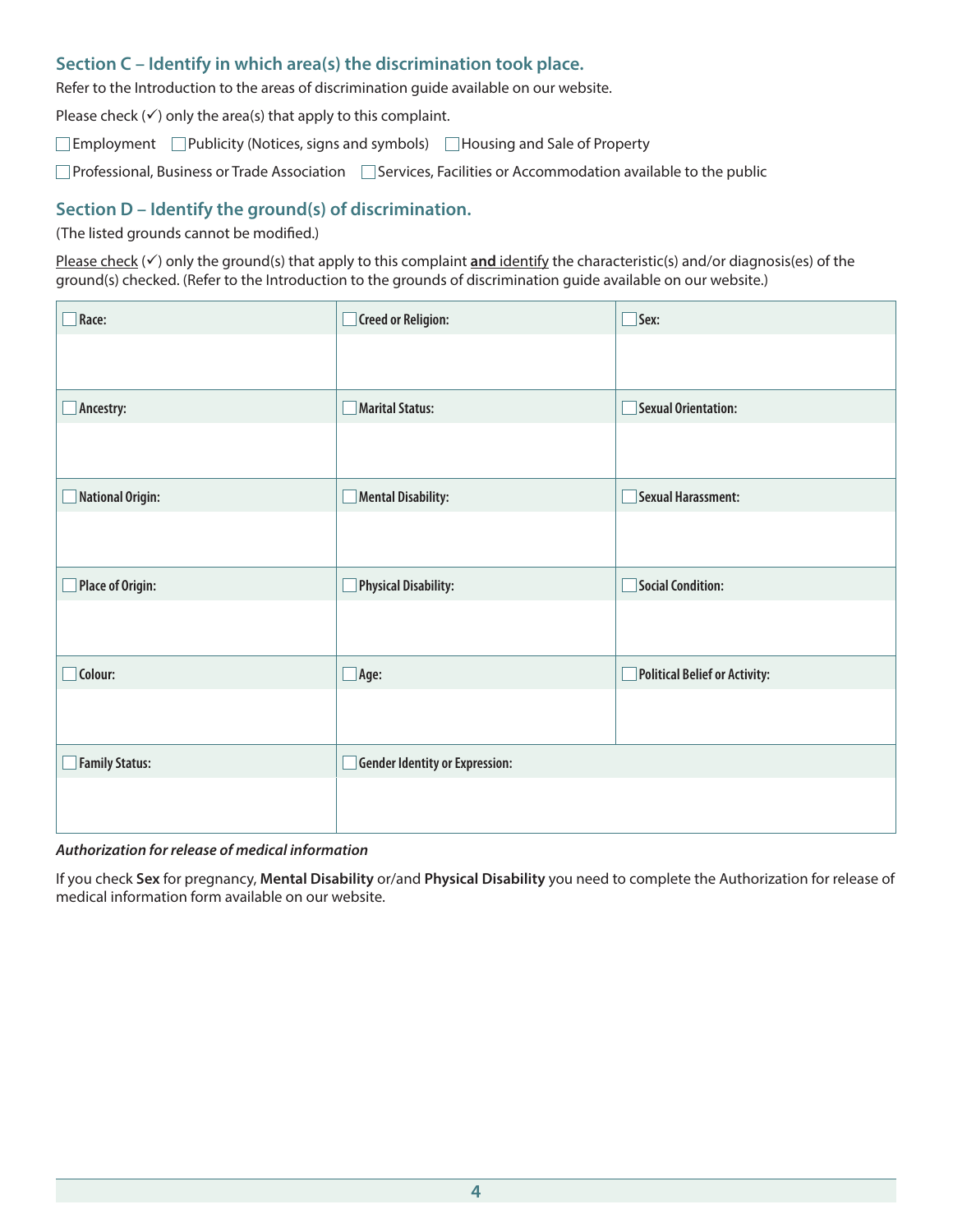#### **Section E – Dates of the alleged discrimination.**

| When did the discrimination start?                      | YYYY/MM/DD |
|---------------------------------------------------------|------------|
| (Briefly describe what happened)                        |            |
|                                                         |            |
|                                                         |            |
|                                                         |            |
|                                                         |            |
| If it is not ongoing, when did the discrimination stop? | YYYY/MM/DD |
| (Briefly describe what happened)                        |            |
|                                                         |            |
|                                                         |            |

### **Section F – Are you or were you involved in other proceeding(s) dealing with the same incident(s)/ allegations?**

 $\Box$  No.  $\Box$  Yes: What kind of proceeding is it/was it? (for example: a union grievance, a court case, etc.)

### **Section G – Details of the alleged discrimination.**

**For each ground that you checked in Section D, please describe what happened or what is still happening that you believe is discrimination**.

For more information, please see the Completing the Human Rights Complaint Form guide available on our website.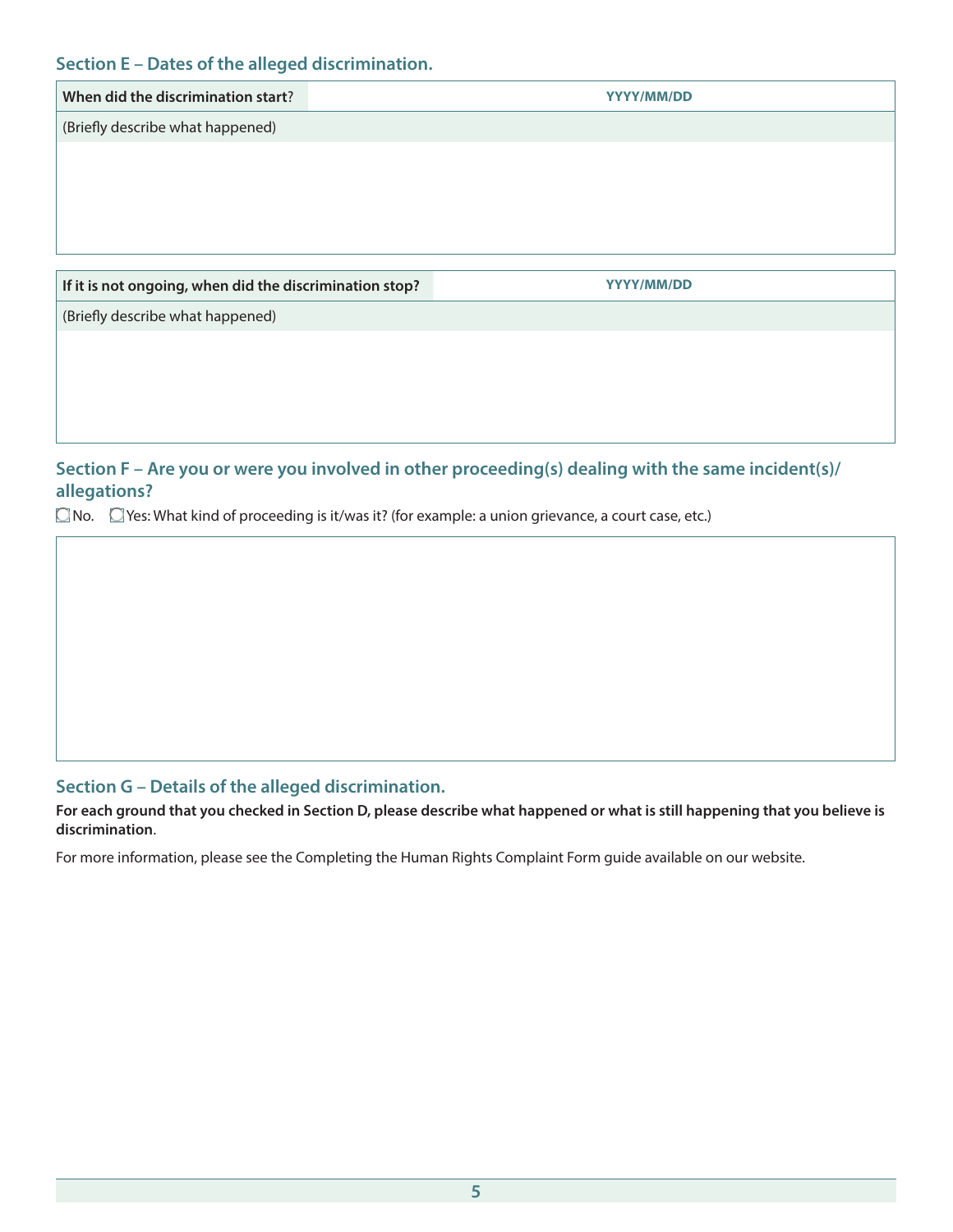#### **Please describe each incident that you believe is discrimination, in the order it happened, from earliest to most recent**.

| Incident 1 - Date                                              | YYYY/MM/DD |
|----------------------------------------------------------------|------------|
| 1.1 Where did it happen? When did it happen? Who was involved? |            |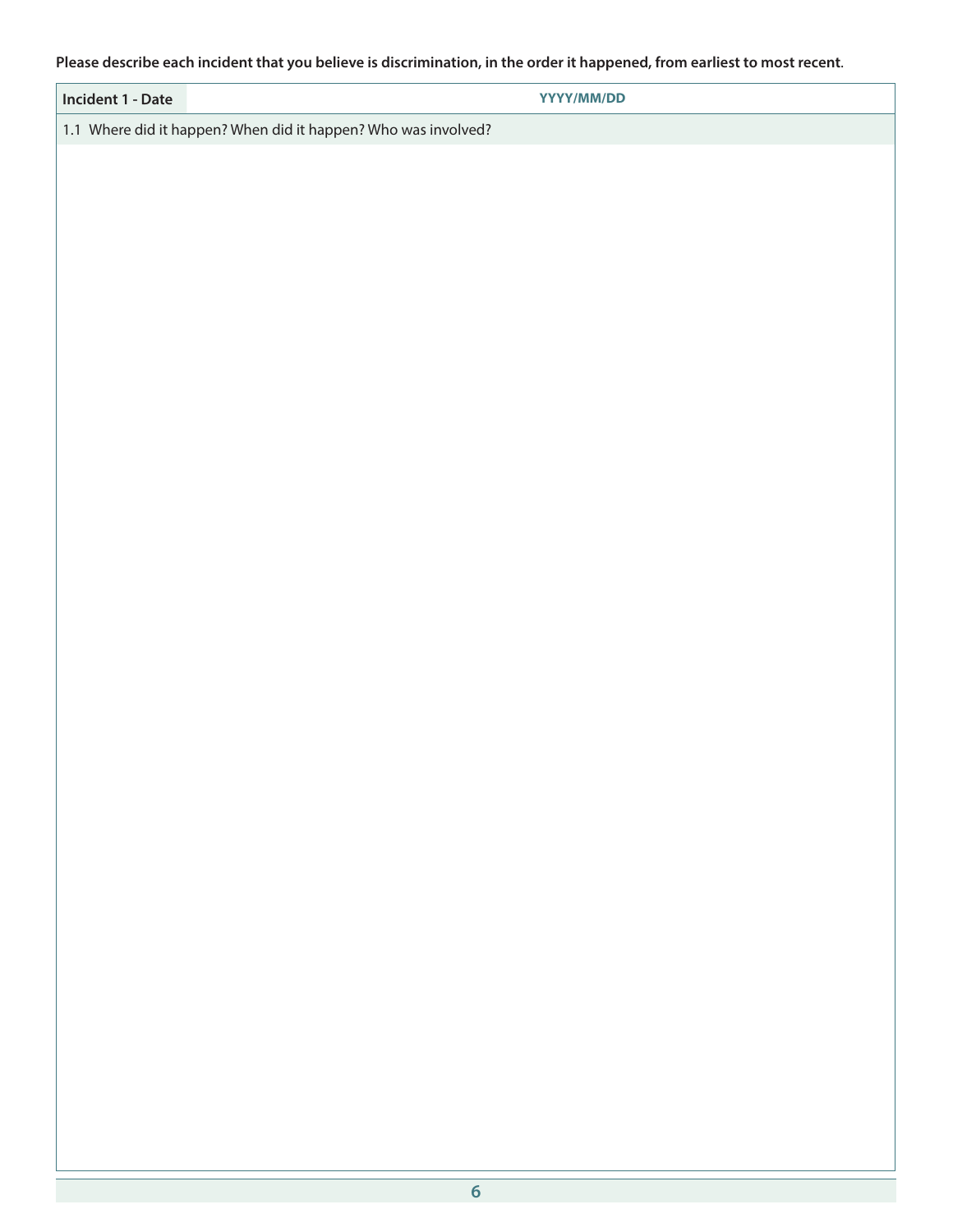1.2 What happened, and how is it connected to the ground(s) and area(s) you checked in sections C and D?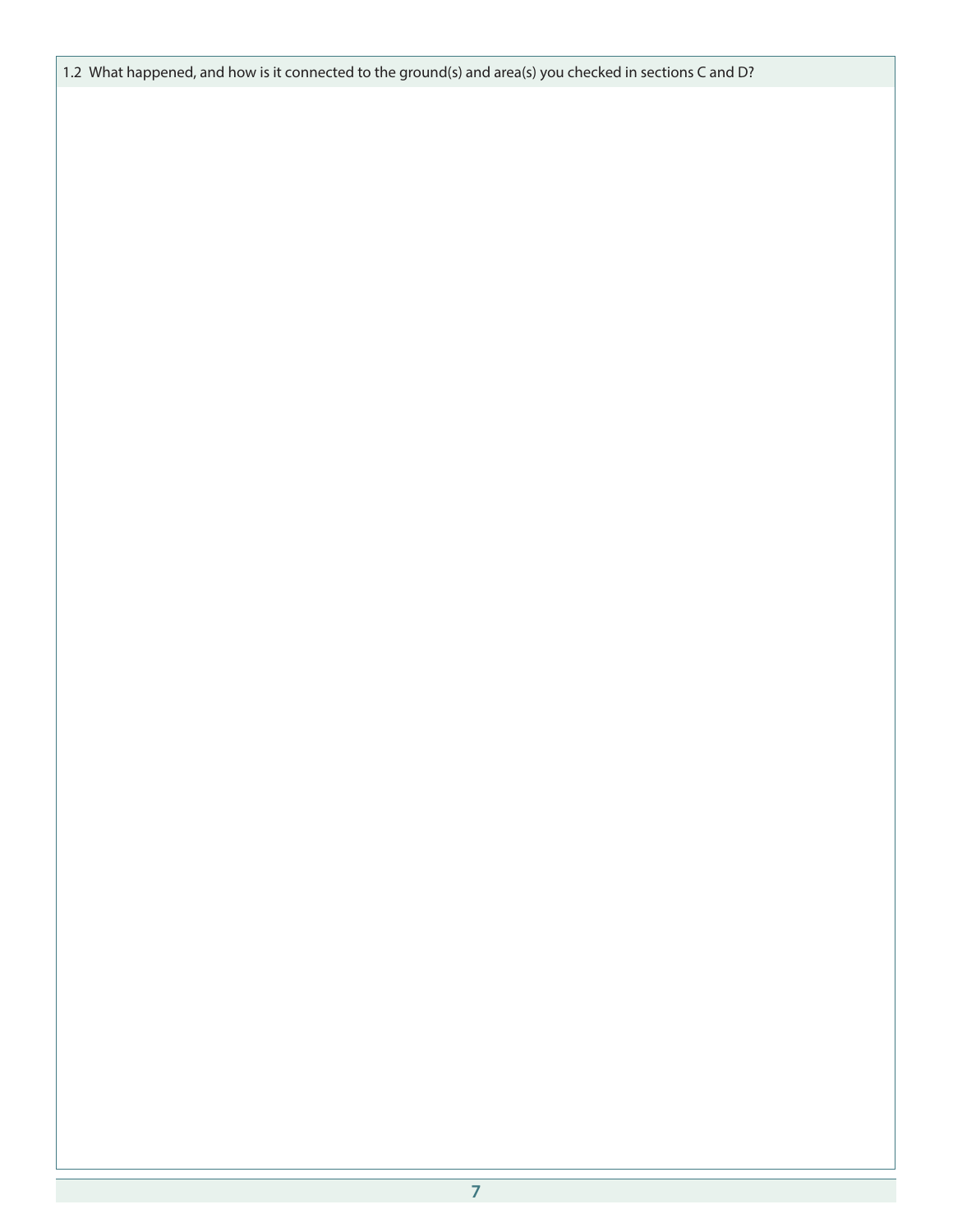1.3 What did each Respondent do on that date? Clearly indicate who they are and what they did or said.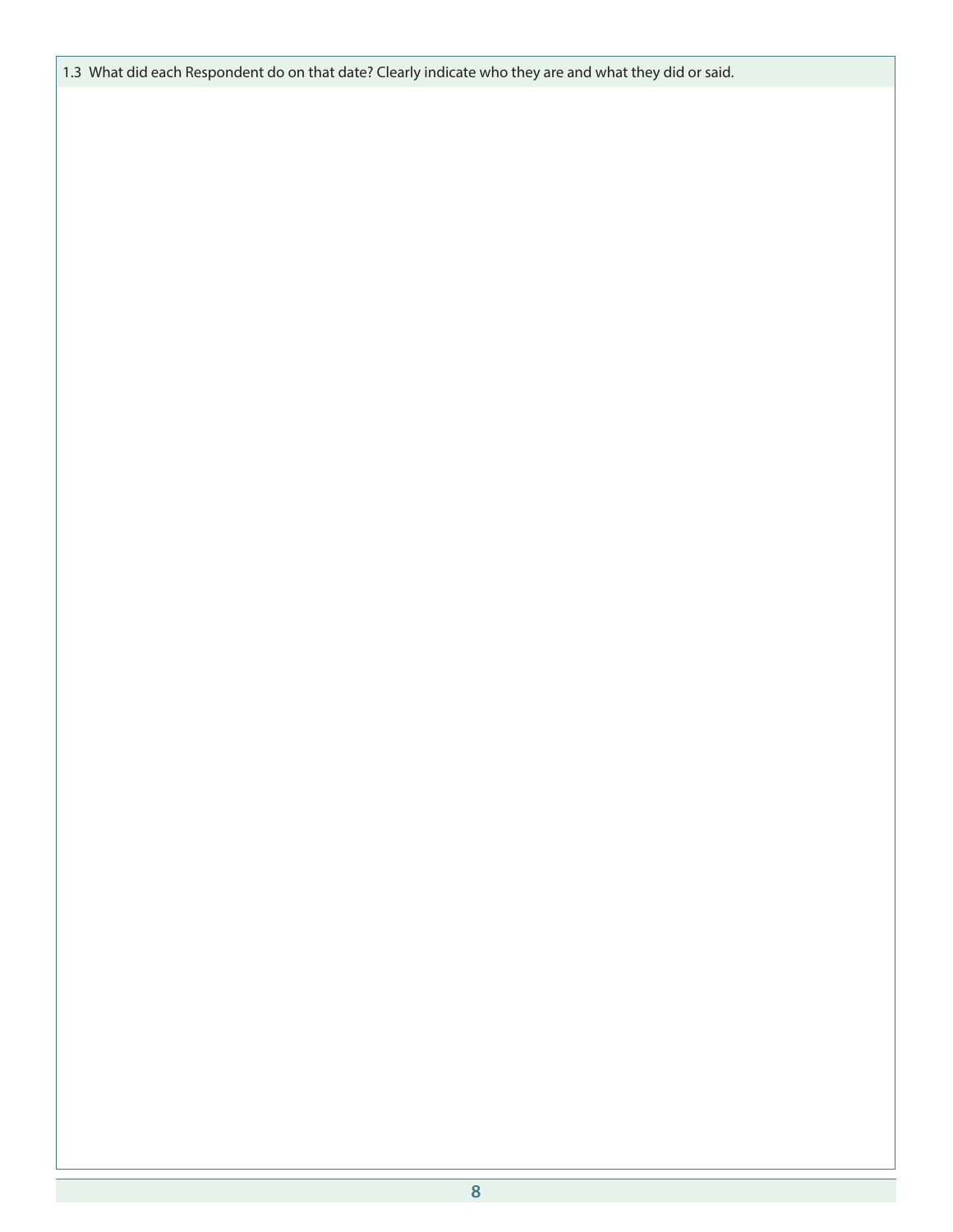1.4 How did this negatively impact you?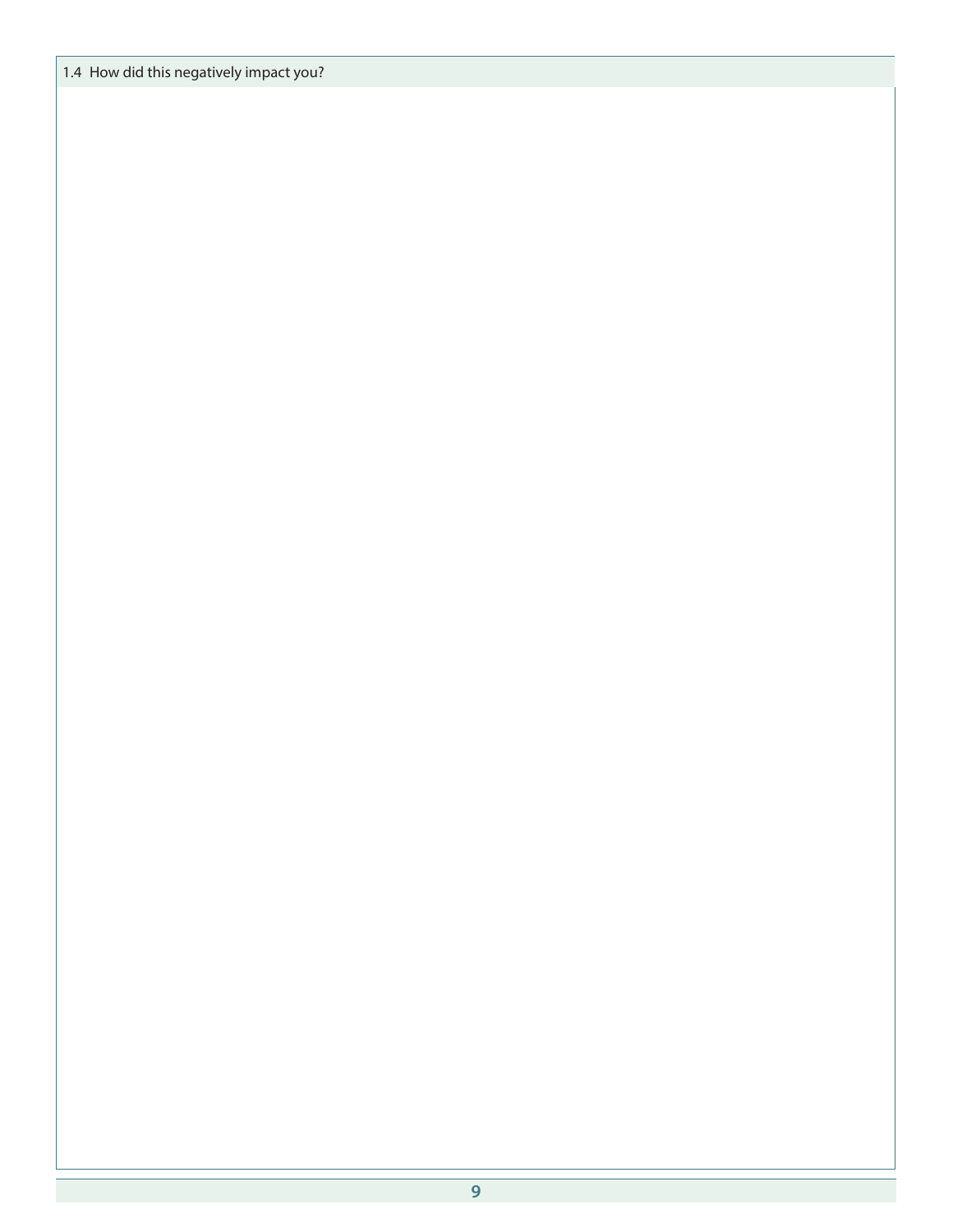#### **Incident 2 - Date YYYY/MM/DD**

2.1 Where did it happen? When did it happen? Who was involved?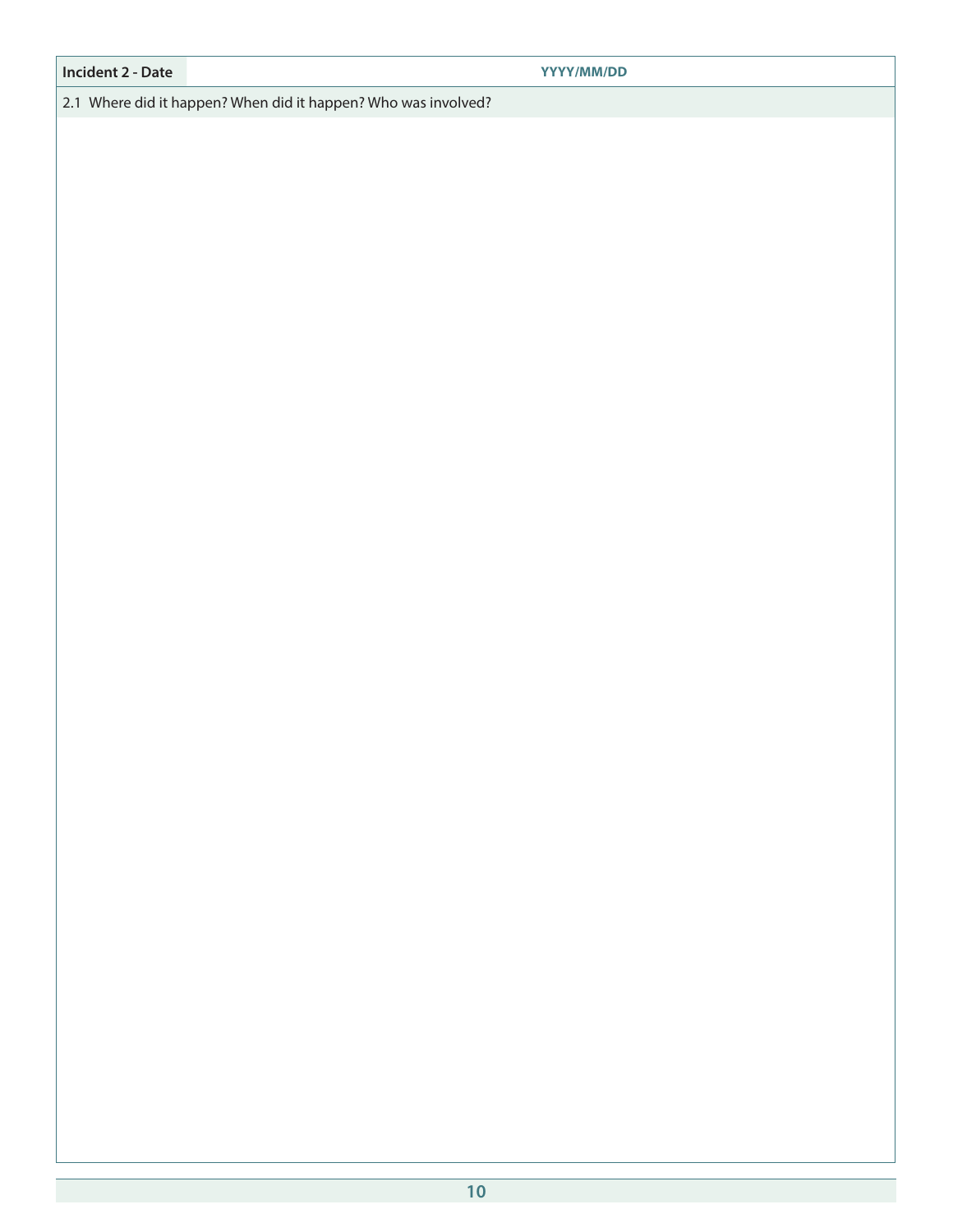2.2 What happened, and how is it connected to the ground(s) and area(s) you checked in sections C and D?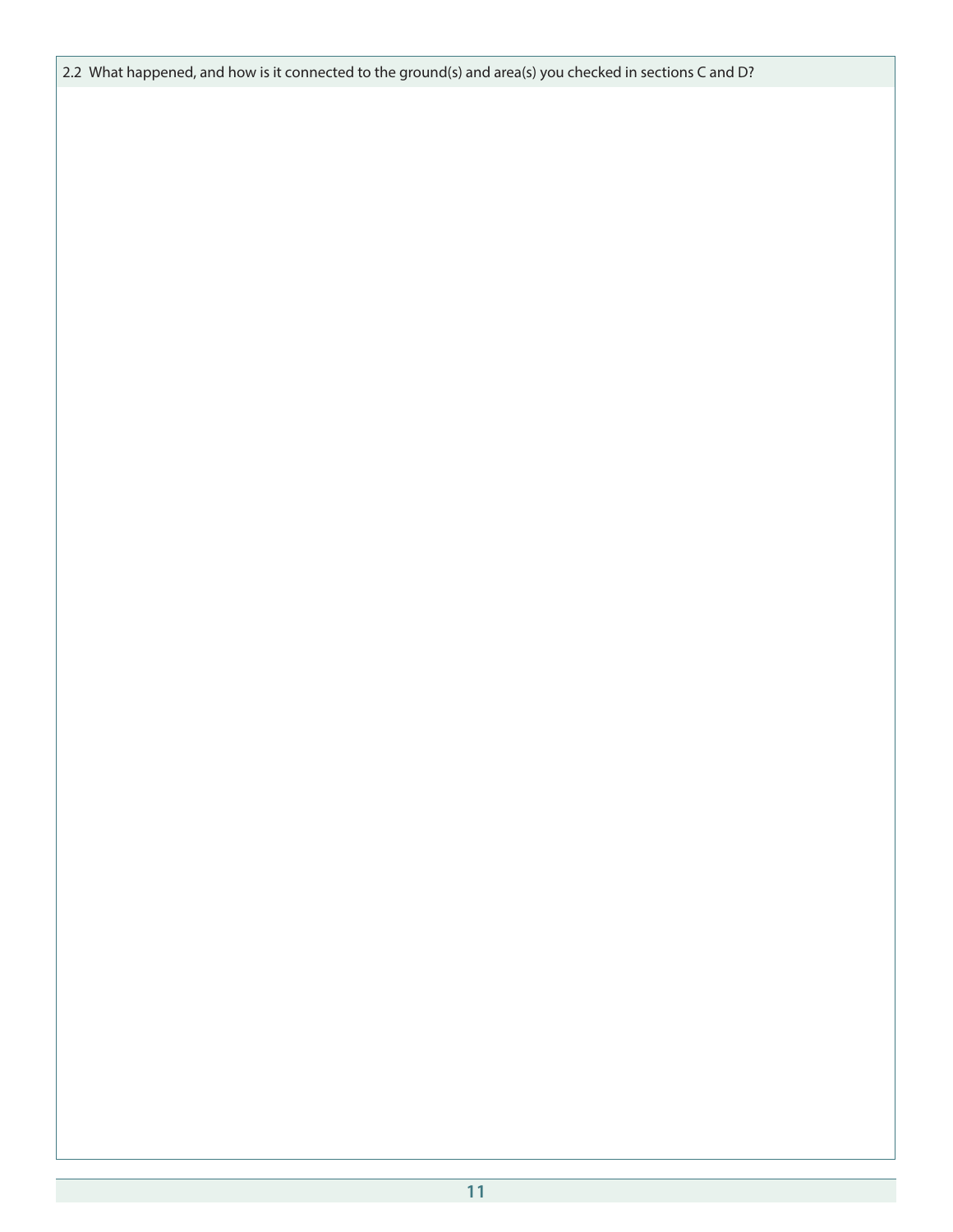2.3 What did each Respondent do on that date? Clearly indicate who they are and what they did or said.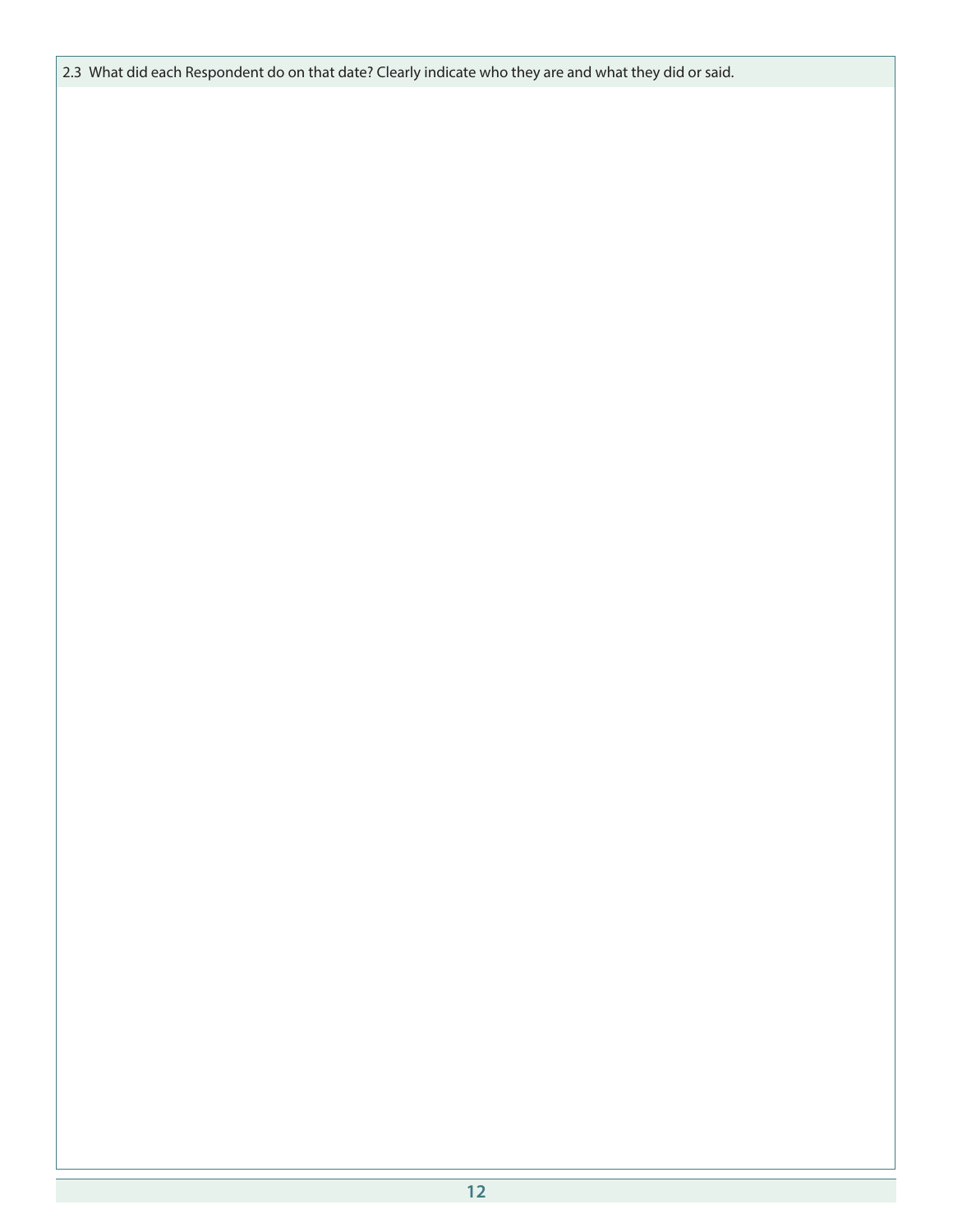2.4 How did this negatively impact you?